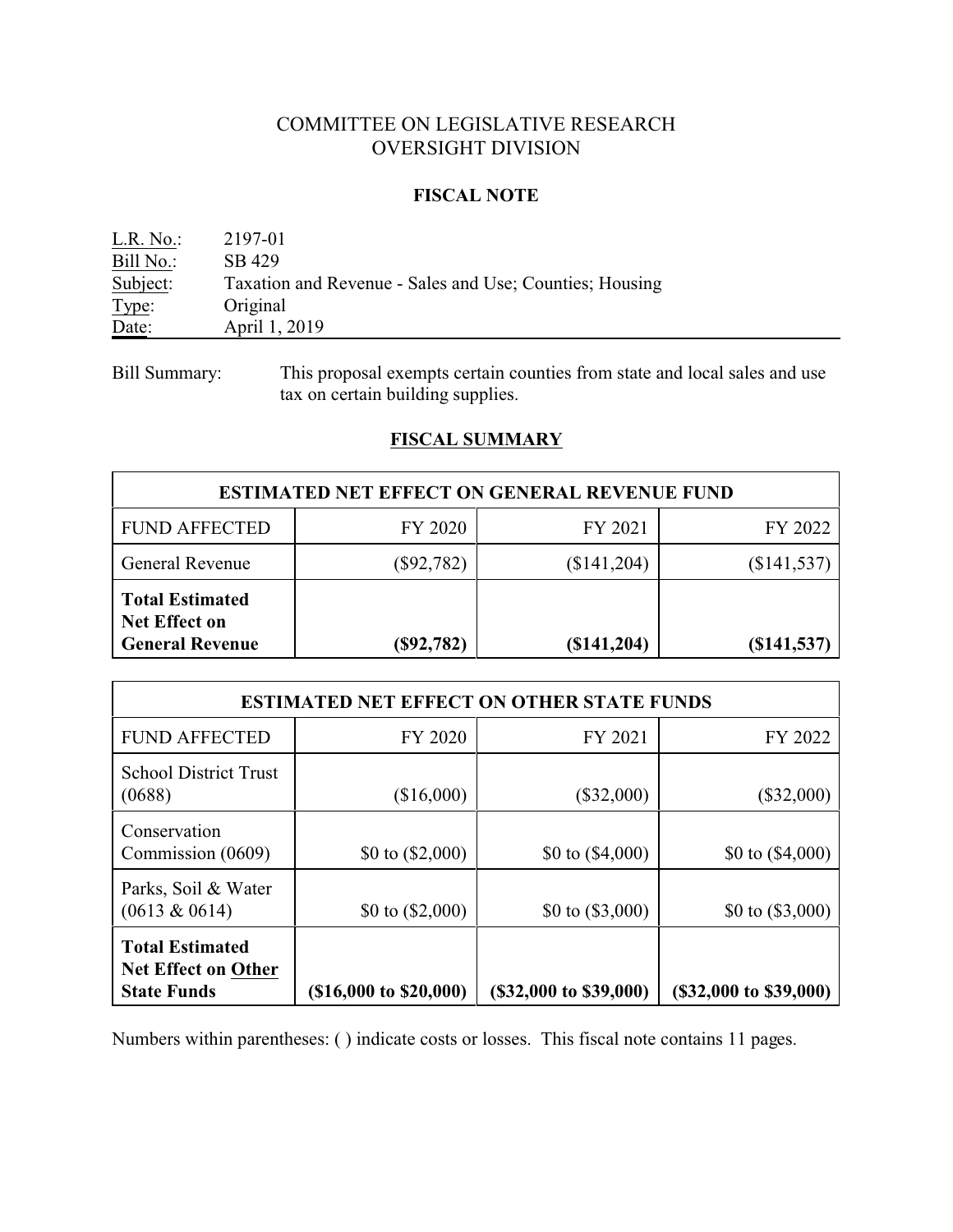L.R. No. 2197-01 Bill No. SB 429 Page 2 of 11 April 1, 2019

| <b>ESTIMATED NET EFFECT ON FEDERAL FUNDS</b>                        |     |     |  |  |  |  |  |
|---------------------------------------------------------------------|-----|-----|--|--|--|--|--|
| <b>FUND AFFECTED</b><br>FY 2020<br>FY 2021<br>FY 2022               |     |     |  |  |  |  |  |
|                                                                     |     |     |  |  |  |  |  |
|                                                                     |     |     |  |  |  |  |  |
| <b>Total Estimated</b><br>Net Effect on All<br><b>Federal Funds</b> | \$0 | \$0 |  |  |  |  |  |

| <b>ESTIMATED NET EFFECT ON FULL TIME EQUIVALENT (FTE)</b>    |         |         |         |  |  |  |
|--------------------------------------------------------------|---------|---------|---------|--|--|--|
| <b>FUND AFFECTED</b>                                         | FY 2020 | FY 2021 | FY 2022 |  |  |  |
| <b>General Revenue</b>                                       | 1 FTE   | 1 FTE   | 1 FTE   |  |  |  |
|                                                              |         |         |         |  |  |  |
| <b>Total Estimated</b><br><b>Net Effect on</b><br><b>FTE</b> | 1 FTE   | 1 FTE   | 1 FTF.  |  |  |  |

**Estimated Net Effect (expenditures or reduced revenues) expected to exceed \$100,000 in any** of the three fiscal years after implementation of the act.

| <b>ESTIMATED NET EFFECT ON LOCAL FUNDS</b>                          |  |  |  |  |  |  |
|---------------------------------------------------------------------|--|--|--|--|--|--|
| FY 2020<br><b>FUND AFFECTED</b><br>FY 2021<br>FY 2022               |  |  |  |  |  |  |
| $($ \$60,000)<br>$($ \$30,000)<br>$($ \$60,000)<br>Local Government |  |  |  |  |  |  |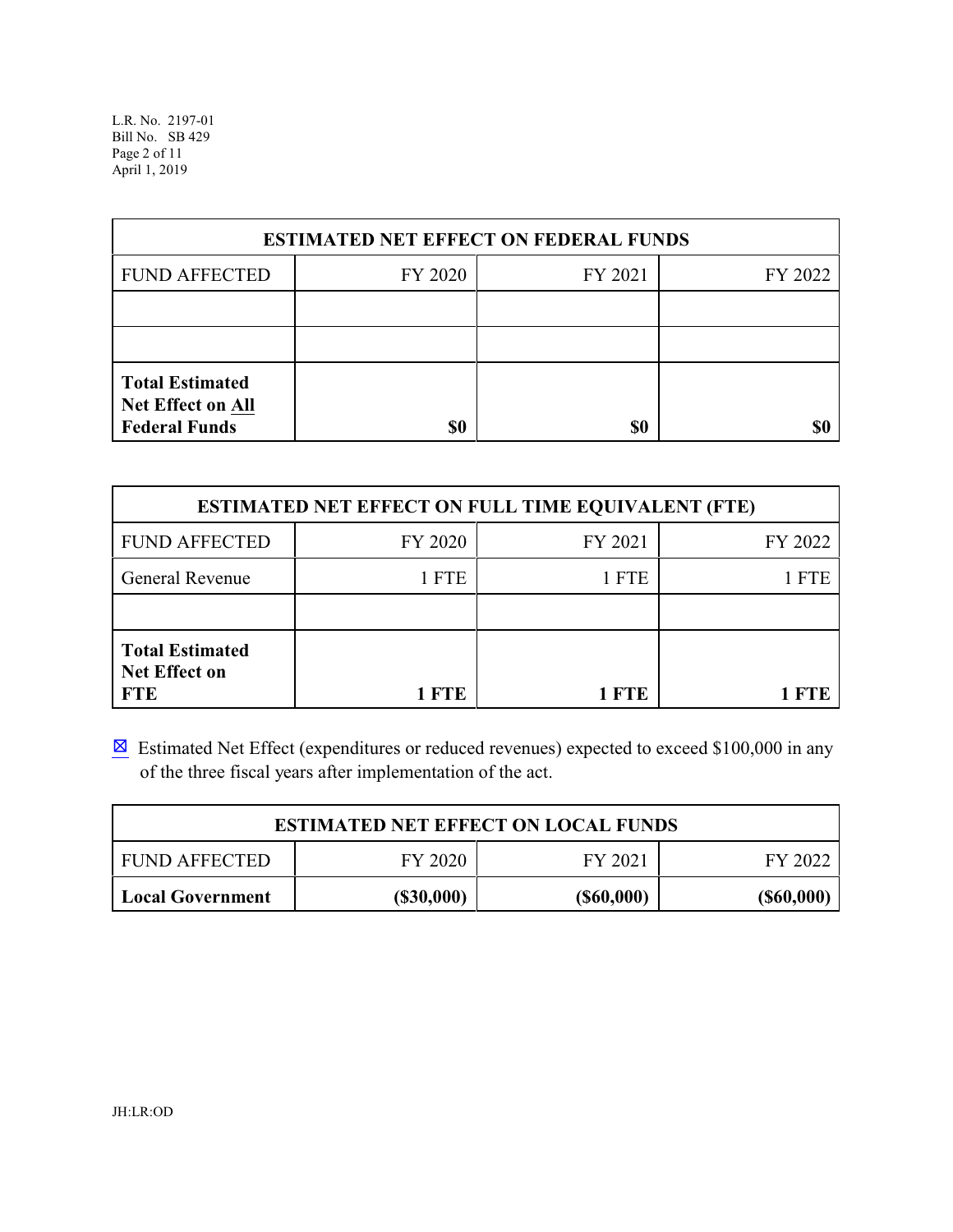L.R. No. 2197-01 Bill No. SB 429 Page 3 of 11 April 1, 2019

### **FISCAL ANALYSIS**

### ASSUMPTION

Officials at the **Office of Administration Division of Budget and Planning** (**B&P**) assume beginning January 1, 2020 and for five years, this proposal would exempt certain building supplies from certain state and local sales taxes if purchased for the construction of an unattached single-family home within Perry County up to \$250,000 per each constructed building.

Building supplies are defined as materials that will be permanently fixed to a building and used directly in construction. B&P notes that this would include lumber, internal fixtures, external fixtures, plumbing, electricity, etc. This would not apply to materials used in things such as landscaping or driveways.

B&P notes that while the sales tax exemption would be limited to the purchases made for single-family homes constructed within Perry County, there is no restriction placed on where the materials could be purchased. For the purpose of this fiscal note, B&P will assume that all sales will occur within Perry County. However, it is likely that these tax exempt sales will occur in other counties, thus reducing other jurisdictions' local sales tax revenue.

B&P further notes that this proposal would only exempt state sales taxes authorized under Section 32.085 and Chapter 144. This would exempt purchases from the 3% sales tax that would otherwise be deposited into GR and the 1% sales tax that would otherwise be deposited into the School District Trust Fund. This would not exempt purchases from the 0.125% (Conservation Commission) and 0.1% (DNR – Parks, Soil, and Water) Constitutional sales taxes. Therefore, B&P will reflect the cost to the two constitutional funds as \$0 or the amounts on the next page.

Based on building permit data from the United States Census Bureau, there were 39 single-family permits issued with a total housing value of \$7,792,326 in Perry County during 2017 (the most recent year complete data is available). Based on this information, B&P estimates that the average value of each home constructed in Perry County during 2017 was \$199,803.

In addition, using 2017 construction costs data published by the National Association of Home Builders (NAHB) B&P estimates that 40.9% of the final sales price per single-family home consists of the use of materials permanently fixed to such residential structures.

Based on the above information, B&P estimates that this proposal would exempt \$81,789 (\$199,803 avg value of new single-family home x 40.9% direct materials used) in materials purchased per single-family construction. Therefore, B&P estimates that this proposal would

JH:LR:OD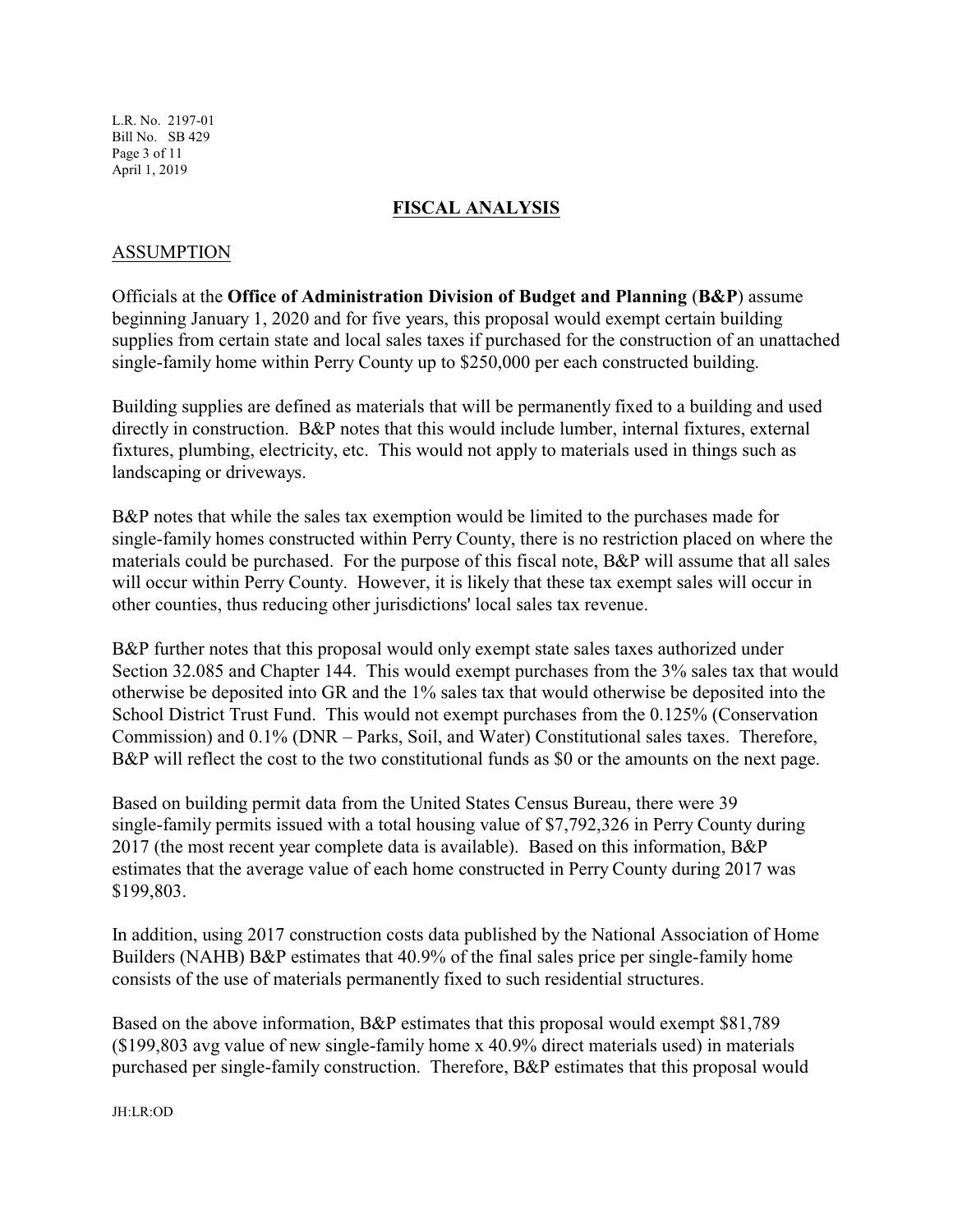L.R. No. 2197-01 Bill No. SB 429 Page 4 of 11 April 1, 2019

### ASSUMPTION (continued)

exempt \$3,189,769 (\$81,789 per construction exemption x 39 single-family permits issued) in sales of qualifying building materials.

B&P estimates that this proposal will reduce TSR by \$128,000 or \$135,000 from tax year 2020 through tax year 2025. Table 1 shows the state and local impacts by tax year.

| Table 1: Impact by Tax Year    |                     |           |  |  |
|--------------------------------|---------------------|-----------|--|--|
| Fund                           | TY 20 through TY 25 |           |  |  |
|                                | Low                 | High      |  |  |
| GR Loss $(3%$ tax)             | \$96,000            | \$96,000  |  |  |
| Ed Loss $(1\%$ tax)            | \$32,000            | \$32,000  |  |  |
| MDC (0.125%)                   | \$0                 | \$4,000   |  |  |
| DNR $(0.1\%)$                  | \$0                 | \$3,000   |  |  |
| <b>State Loss</b>              | \$128,000           | \$135,000 |  |  |
|                                |                     |           |  |  |
| Perry County Loss (1.857% tax) | \$60,000            | \$60,000  |  |  |

However, because this sales tax exemption would begin and end in the middle of a fiscal year, B&P estimates that this proposal will reduce Total State Revenue by \$64,000 or \$68,000 and General Revenue by \$48,000 during FY 2020 and FY 2026. This proposal will reduce Total State Revenue by \$128,000 or \$135,000 and General Revenue by \$96,000 during FY 2021 through FY 2025. Table 2 shows the state and local impacts by fiscal year.

| Table 2: Impact by Fiscal Year |             |          |                    |           |             |          |
|--------------------------------|-------------|----------|--------------------|-----------|-------------|----------|
| Fund                           | <b>FY20</b> |          | FY21 through FY 25 |           | <b>FY26</b> |          |
|                                | Low         | High     | Low                | High      | Low         | High     |
| GR Loss $(3%$ tax)             | \$48,000    | \$48,000 | \$96,000           | \$96,000  | \$48,000    | \$48,000 |
| Ed Loss $(1\%$ tax)            | \$16,000    | \$16,000 | \$32,000           | \$32,000  | \$16,000    | \$16,000 |
| MDC(0.125%)                    | \$0         | \$2,000  | \$0                | \$4,000   | \$0         | \$2,000  |
| DNR $(0.1\%)$                  | \$0         | \$2,000  | \$0                | \$3,000   | \$0         | \$2,000  |
| <b>State Loss</b>              | \$64,000    | \$68,000 | \$128,000          | \$135,000 | \$64,000    | \$68,000 |
|                                |             |          |                    |           |             |          |
| Perry County Loss              | \$30,000    | \$30,000 | \$60,000           | \$60,000  | \$30,000    | \$30,000 |
| $(1.857\% \text{ tax})$        |             |          |                    |           |             |          |

This proposal will impact the calculation under Article X, Section 18(e).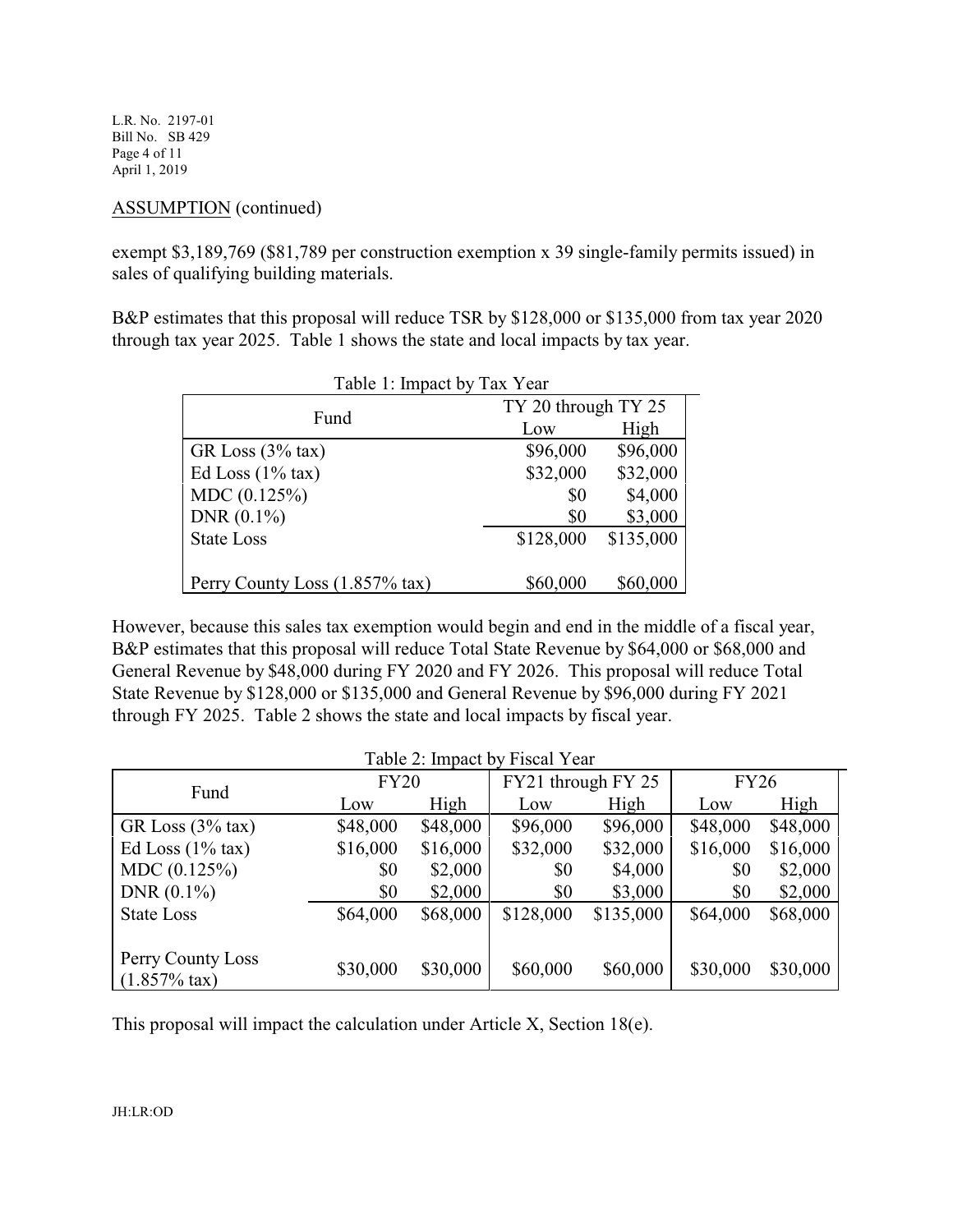L.R. No. 2197-01 Bill No. SB 429 Page 5 of 11 April 1, 2019

ASSUMPTION (continued)

**Oversight** will use B&P estimates in the fiscal note.

Officials at the **Department of Revenue** (**DOR**) assume that beginning on January 1, 2020, and continuing for a period of five years, subject to the provisions of subsection 3 of this section, purchases of building supplies for the construction of unattached single-family residences within any eligible county are hereby specifically exempted from all state and local sales and use tax including, but not limited to, sales and use tax authorized or imposed under Section 32.085 and Chapter 144.

The Department is unable to give an exact estimate for this because there is no way for the Department to predict how many houses would be built if this proposed legislation passes.

Per a 2017 survey completed in 2017 by the United States Census Bureau, there were approximately 39 single-family housing permits in Perry County. These 39 single-family houses had a value of \$7,792,326 per the same survey. The Department believes, then, that the average value of one single family home equals \$199,803 (\$7,792,326 / 39).

Per a publication titled; "Single Family Price and Cost Breakdown – 2017 National Results," published by the National Association of Home Builders, the percent of expenditures directly associated with building supplies equals 40.9 percent. The Department estimates that, per each home, \$81,720 would be exempt from state and local sales tax (\$199,803 x 40.9%).

If \$81,720 were exempt for all 2017 single family home building permits in 2017 for Perry County, Missouri, the total dollar amount exempt from taxation would equal \$3,187,080 (\$81,720 x 39).

When the total dollar amount exempt from taxation is applied to the state sales tax rate, 4.225%, the state of Missouri could estimate revenues decreasing by \$134,654 each fiscal year for five years, other than FY 2020, in which half of the fully implemented impact would occur.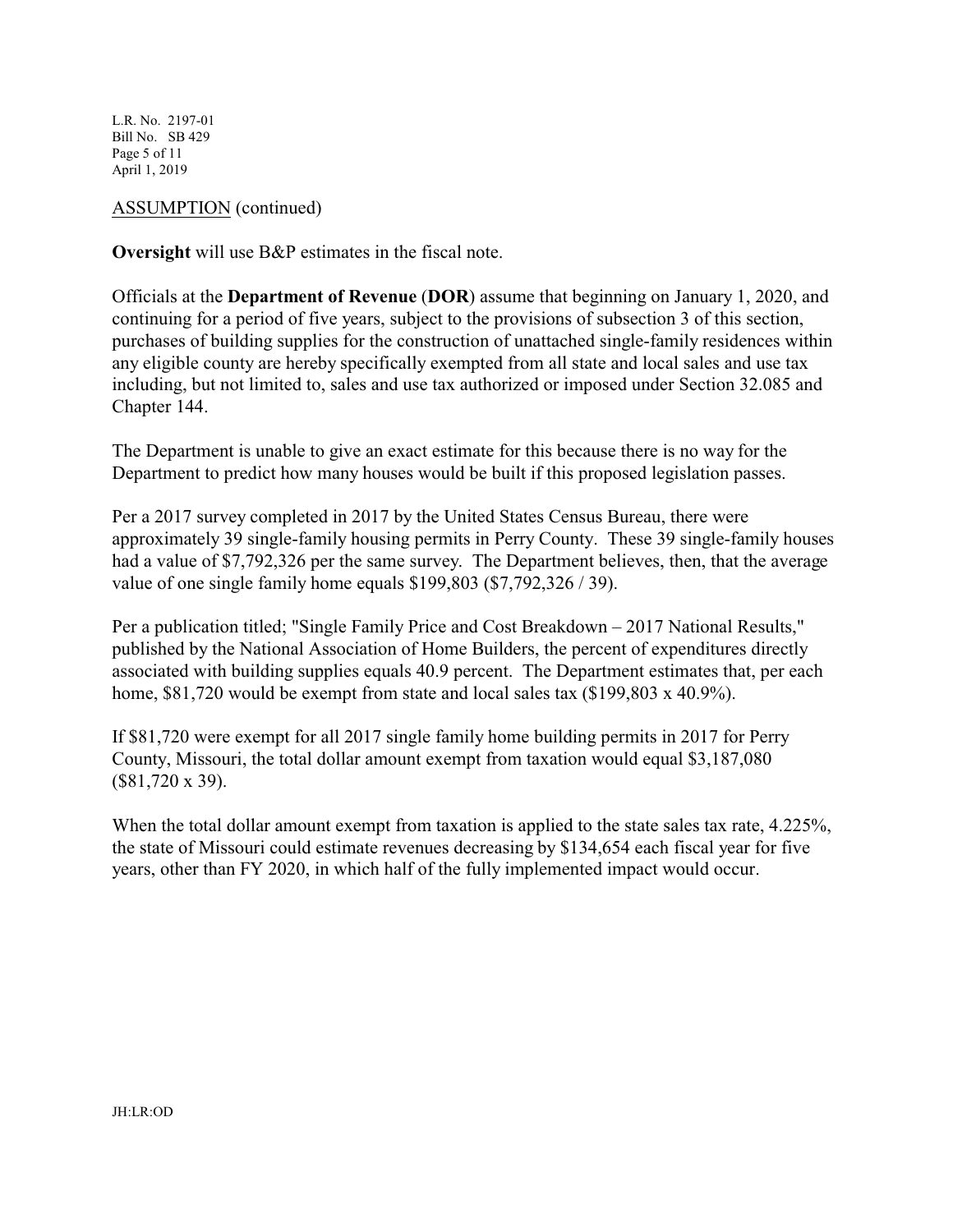L.R. No. 2197-01 Bill No. SB 429 Page 6 of 11 April 1, 2019

| <b>State Impact to Specific Funds</b> |                 |                |                 |                 |                 |  |
|---------------------------------------|-----------------|----------------|-----------------|-----------------|-----------------|--|
| Fiscal                                |                 |                | Fund            |                 |                 |  |
| Year                                  | General Revenue | Conservation   | Education       | Parks and Soils | Total           |  |
| 2020                                  | $(\$47,802.22)$ | $(\$2,019.81)$ | (\$16, 158.50)  | (\$1,346.54)    | $(\$67,327.07)$ |  |
| 2021                                  | $(\$95,604.43)$ | $(\$4,039.62)$ | $(\$32,316.99)$ | $(\$2,693.08)$  | (\$134,654.13)  |  |
| 2022                                  | $(\$95,604.43)$ | $(\$4,039.62)$ | (\$32,316.99)   | $(\$2,693.08)$  | (\$134,654.13)  |  |
| 2023                                  | $(\$95,604.43)$ | $(\$4,039.62)$ | (\$32,316.99)   | $(\$2,693.08)$  | (\$134,654.13)  |  |
| 2024                                  | $(\$95,604.43)$ | $(\$4,039.62)$ | $(\$32,316.99)$ | $(\$2,693.08)$  | (\$134,654.13)  |  |
| 2025                                  | $(\$95,604.43)$ | $(\$4,039.62)$ | $(\$32,316.99)$ | $(\$2,693.08)$  | (\$134,654.13)  |  |

## ASSUMPTION (continued)

When the total dollar amount exempt from taxation is applied to Perry County's tax rate (1.875%), Perry County could estimate revenues decreasing by \$59,758 each fiscal year for five years, other than FY 2020, in Perry County could experience a decrease in revenue at half of the fully implemented amount (\$59,758).

DOR's Tax Exemption Processing Section would require 1 Revenue Processing Technician I (\$24,360) for the anticipated increase in sales/use tax exemption applications and the anticipated increased in phone calls inquiring about the exemption.

**Oversight** will show the DOR FTE in the fiscal note.

Officials at the **Department of Conservation** assume an unknown fiscal impact that could be greater than \$100,000. The Conservation Sales Tax funds are derived from one-eighth of one percent sales and use tax pursuant to Article IV Section 43 (a) of the Missouri Constitution. Any increase in sales and use tax collected would increase revenue to the Conservation Sales Tax funds. However, the initiative is very complex and may require adjustments to Missouri sales tax law which could cause some downside risk to the Conservation Sales Tax. The Department assumes the Department of Revenue would be better able to estimate the anticipated fiscal impact that would result from this proposal.

In response to similar legislation filed this year, officials at the **Department of Natural Resources** assumed the Department's Parks and Soils Sales Tax Funds are derived from one-tenth of one percent sales and use tax pursuant to Article IV Section 47(a) of the Missouri Constitution. Any increase in sales tax collected could increase revenue to the Parks and Soils Sales Tax Funds. The Department assumes any increase in revenue to the Parks and Soils Sales Tax fund would be used for the purposes established in Article IV Section 47(a) of the Missouri Constitution.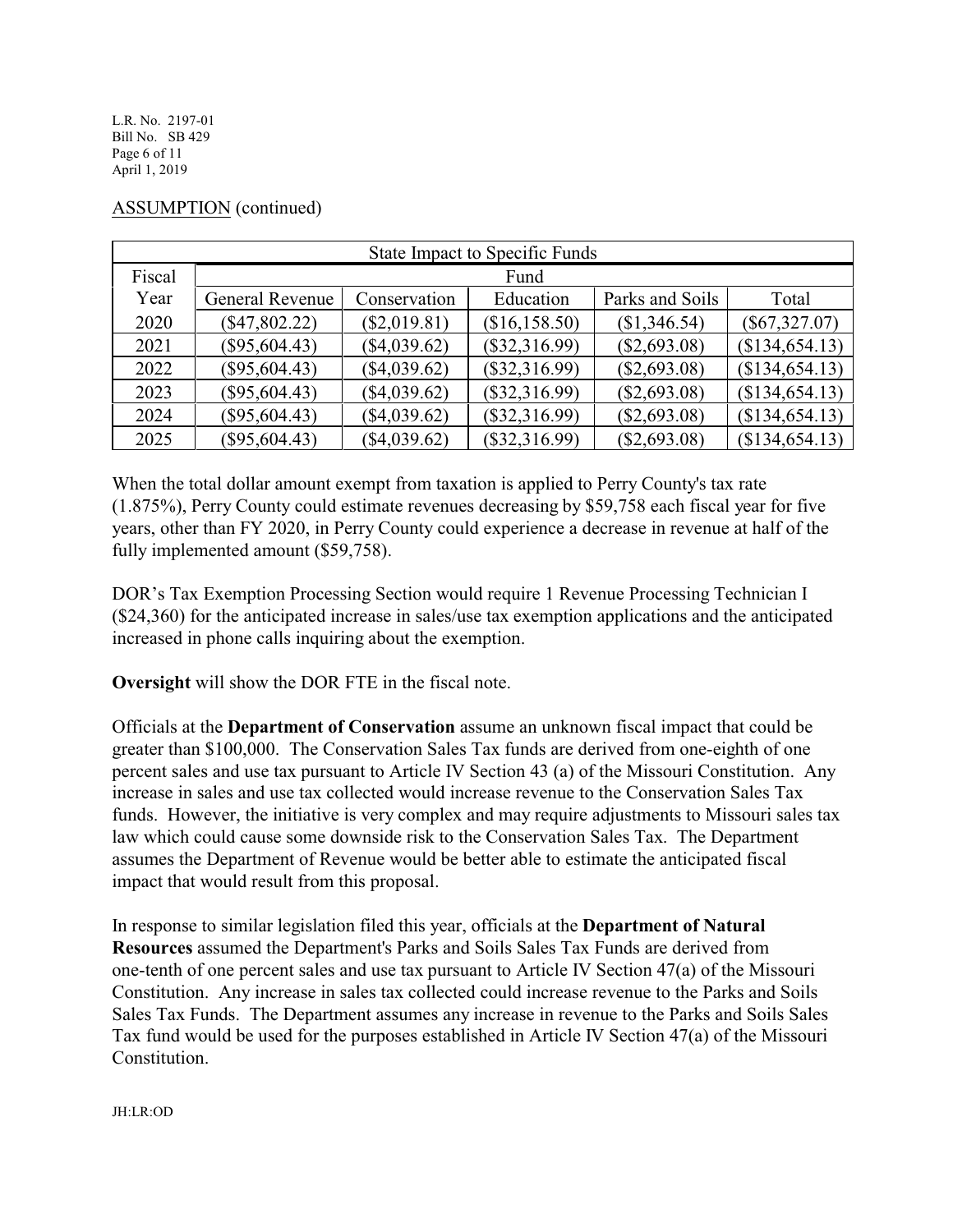L.R. No. 2197-01 Bill No. SB 429 Page 7 of 11 April 1, 2019

### ASSUMPTION (continued)

The Department assumes the Department of Revenue would be better able to estimate the anticipated fiscal impact that would result from this proposal.

**Oversight** notes that Article IV, Section 47 of the Missouri Constitution, allows revenue received from an additional sales tax of one-tenth (1/10) of percent (1%) to be used for the conservation and management of the soil and water resources of Missouri and for the proper management of the state parks. The Parks Sales Tax Fund (0613) and the Soil and Water Sales Tax Fund (0614) each are to receive 50% of this additional sales tax funding.

Officials at the **Joint Committee on Administrative Rules** (**JCAR**) assume this proposal is not anticipated to cause a fiscal impact beyond current appropriations.

**Oversight** assumes JCAR will be able to administer any rules resulting from this proposal with existing resources.

Officials from the **Office of the Secretary of State (SOS)** assume many bills considered by the General Assembly include provisions allowing or requiring agencies to submit rules and regulations to implement the act. The SOS is provided with core funding to handle a certain amount of normal activity resulting from each year's legislative session. The fiscal impact for this fiscal note to the SOS for Administrative Rules is less than \$5,000. The SOS recognizes that this is a small amount and does not expect that additional funding would be required to meet these costs. However, the SOS also recognizes that many such bills may be passed by the General Assembly in a given year and that collectively the costs may be in excess of what the office can sustain with the core budget. Therefore, the SOS reserves the right to request funding for the cost of supporting administrative rules requirements should the need arise based on a review of the finally approved bills signed by the governor.

**Oversight** assumes the SOS could absorb the costs of printing and distributing regulations related to this proposal. If multiple bills pass which require the printing and distribution of regulations at substantial costs, the SOS could require additional resources.

Officials at **Perry County** did not respond to Oversight's request for fiscal impact.

**Oversight** notes this proposal does not restrict where the building materials may be purchased and therefore several local jurisdictions may be impacted by the proposal. For the simplicity of the fiscal note, Oversight will show all the supplies purchased in Perry County and only Perry County funds being impacted.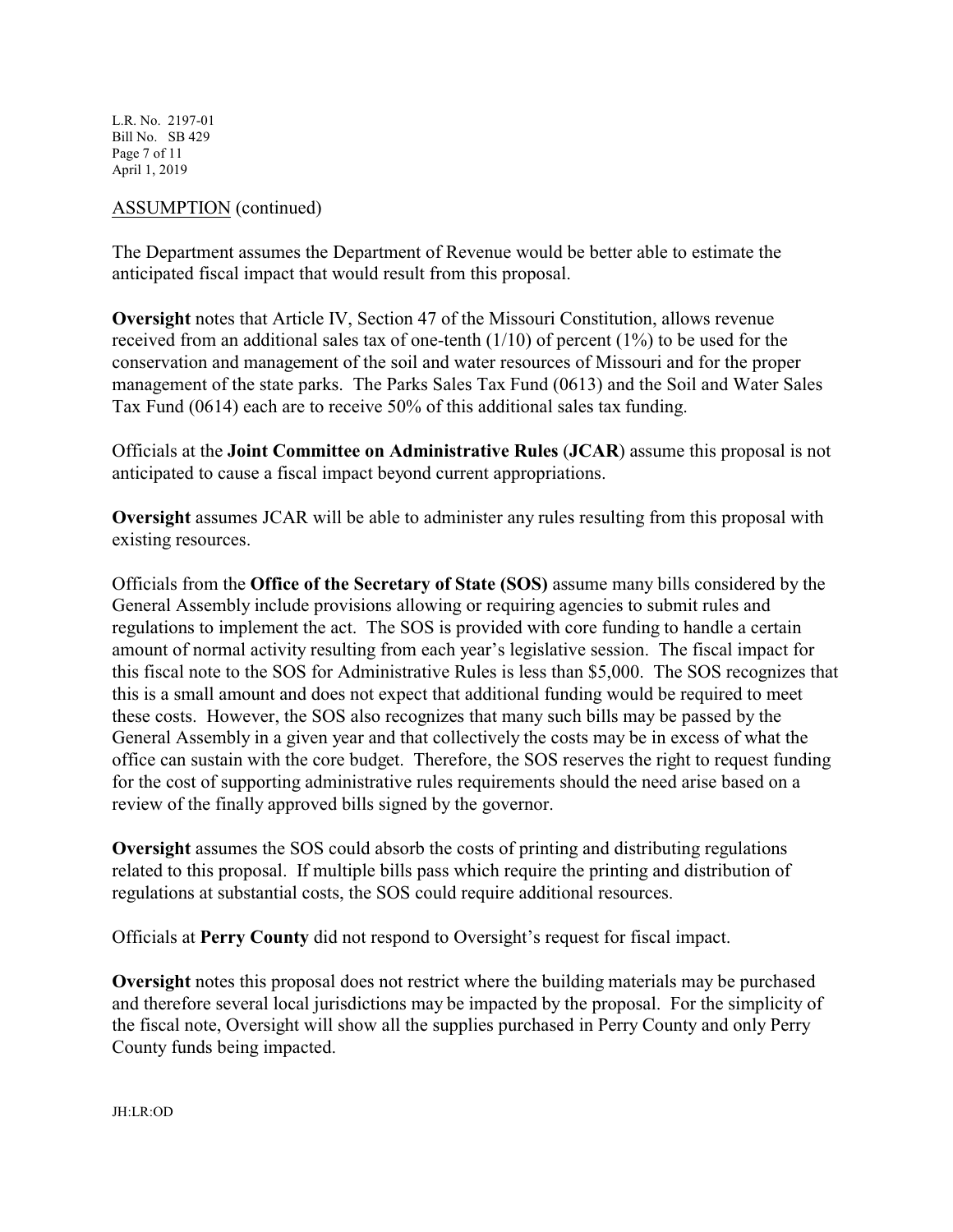L.R. No. 2197-01 Bill No. SB 429 Page 8 of 11 April 1, 2019

#### ASSUMPTION (continued)

**Oversight** notes that it is unclear if the constitutionally-created Conservation Commission sales tax and the Parks, Soil & Water sales tax could be exempted by the statutory changes offered in this proposal. Oversight will show the loss to these two funds as \$0 (statute can not exempt theses constitutionally created sales taxes) to the estimate provided by B&P.

**Oversight** currently does not have the data or resources available to produce independent revenue projections, therefore Oversight uses the same assumptions for revenue growth as the FY 2020 Consensus Revenue Estimate (CRE) for revenue growth in all future years. The CRE assumes an increase in net general revenue collections of \$192.6 million for FY 2020.

**Oversight** notes pursuant to §143.011 - §143.022 (SBs 509 & 496 2014) if the previous fiscal year's net general revenue collections exceed the highest net general revenue collections of the three previous fiscal years by at least \$150 million, then there will be a reduction in the individual income tax rate by one-tenth of a percent and a reduction for individual income tax filers of 5% of "business income." These reductions will reduce net General Revenue collections by an estimated \$160.0 million annually. Oversight notes the proposed legislation may impact future net revenue collections and could impact future triggering of the rate reductions required under §143.011 - §143.022.

| FISCAL IMPACT - State Government                                                          | FY 2020           | FY 2021           | FY 2022            |
|-------------------------------------------------------------------------------------------|-------------------|-------------------|--------------------|
| <b>GENERAL REVENUE</b>                                                                    | $(6 \text{ Mo.})$ |                   |                    |
| Revenue Reduction - DOR §144.528<br>Perry County building supplies sales tax<br>exemption | $(\$48,000)$      | $(\$96,000)$      | $(\$96,000)$       |
| Cost - DOR §144.528                                                                       |                   |                   |                    |
| <b>Personal Service</b>                                                                   | $(\$20,300)$      | $(\$24,604)$      | $(\$24,850)$       |
| <b>Fringe Benefits</b>                                                                    | (\$16,695)        | $(\$20,109)$      | $(\$20,184)$       |
| Equip $&$ Exp                                                                             | $(\$7,787)$       | $(\$491)$         | $(\$503)$          |
| <b>Total Cost - DOR</b>                                                                   | $(\$44,782)$      | $(\$45,204)$      | $(\$45,537)$       |
| FTE Change 1 FTE                                                                          | 1 FTE             | 1 FTE             | 1 FTE              |
| <b>ESTIMATED NET EFFECT ON</b><br><b>GENERAL REVENUE</b>                                  | <u>(\$92,782)</u> | $($ \$141,204 $)$ | <u>(\$141,537)</u> |
| Estimated Net FTE Change on General<br>Revenue                                            | 1 FTE             | 1 FTE             | 1 FTE              |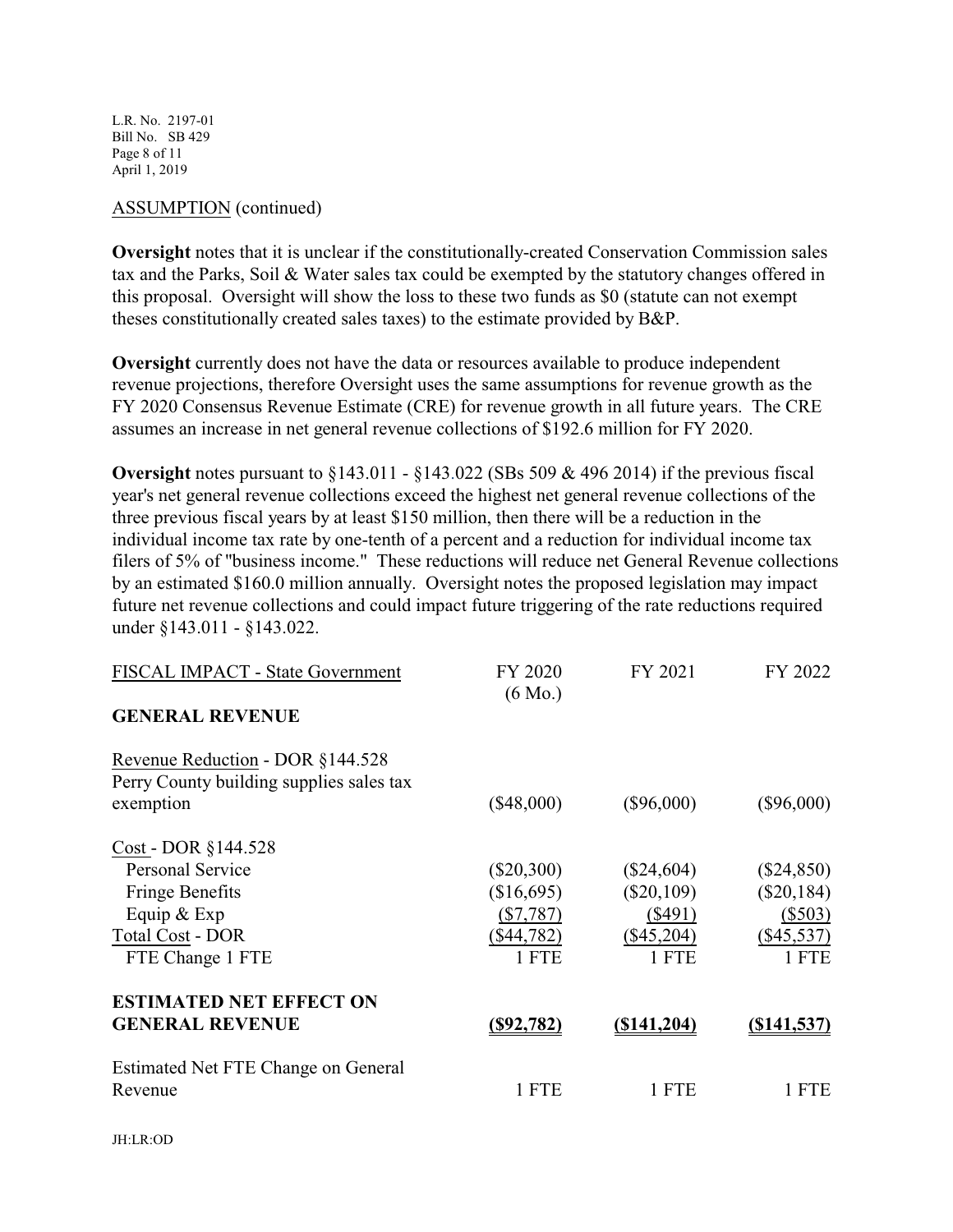L.R. No. 2197-01 Bill No. SB 429 Page 9 of 11 April 1, 2019

| FISCAL IMPACT - State Government                                                          | FY 2020<br>$(6 \text{ Mo.})$ | FY 2021                   | FY 2022                   |
|-------------------------------------------------------------------------------------------|------------------------------|---------------------------|---------------------------|
| <b>SCHOOL DISTRICT TRUST FUND</b>                                                         |                              |                           |                           |
| Revenue Reduction - DOR §144.528<br>Perry County building supplies sales tax<br>exemption | (\$16,000)                   | $(\$32,000)$              | $(\$32,000)$              |
| <b>ESTIMATED NET EFFECT ON THE</b><br><b>SCHOOL DISTRICT TRUST FUND</b>                   | ( \$16,000)                  | $($ \$32,000)             | $($ \$32,000)             |
| <b>CONSERVATION COMMISSION</b><br><b>FUNDS</b>                                            |                              |                           |                           |
| Revenue Reduction - DOR §144.528<br>Perry County building supplies sales tax<br>exemption | \$0 to $(\$2,000)$           | $$0 \text{ to } ($4,000)$ | $$0 \text{ to } ($4,000)$ |
| <b>ESTIMATED NET EFFECT ON</b><br><b>CONSERVATION COMMISSION</b><br><b>FUNDS</b>          | \$0 to (\$2,000)             | \$0 to (\$4,000)          | \$0 to (\$4,000)          |
| PARKS, SOIL & WATER FUNDS                                                                 |                              |                           |                           |
| Revenue Reduction - DOR §144.528<br>Perry County building supplies sales tax<br>exemption | \$0 to $(\$2,000)$           | \$0 to $(\$3,000)$        | $$0 \text{ to } ($3,000)$ |
| <b>ESTIMATED NET EFFECT ON</b><br>PARKS, SOIL & WATER FUNDS                               | \$0 to (\$2,000)             | \$0 to (\$3,000)          | \$0 to (\$3,000)          |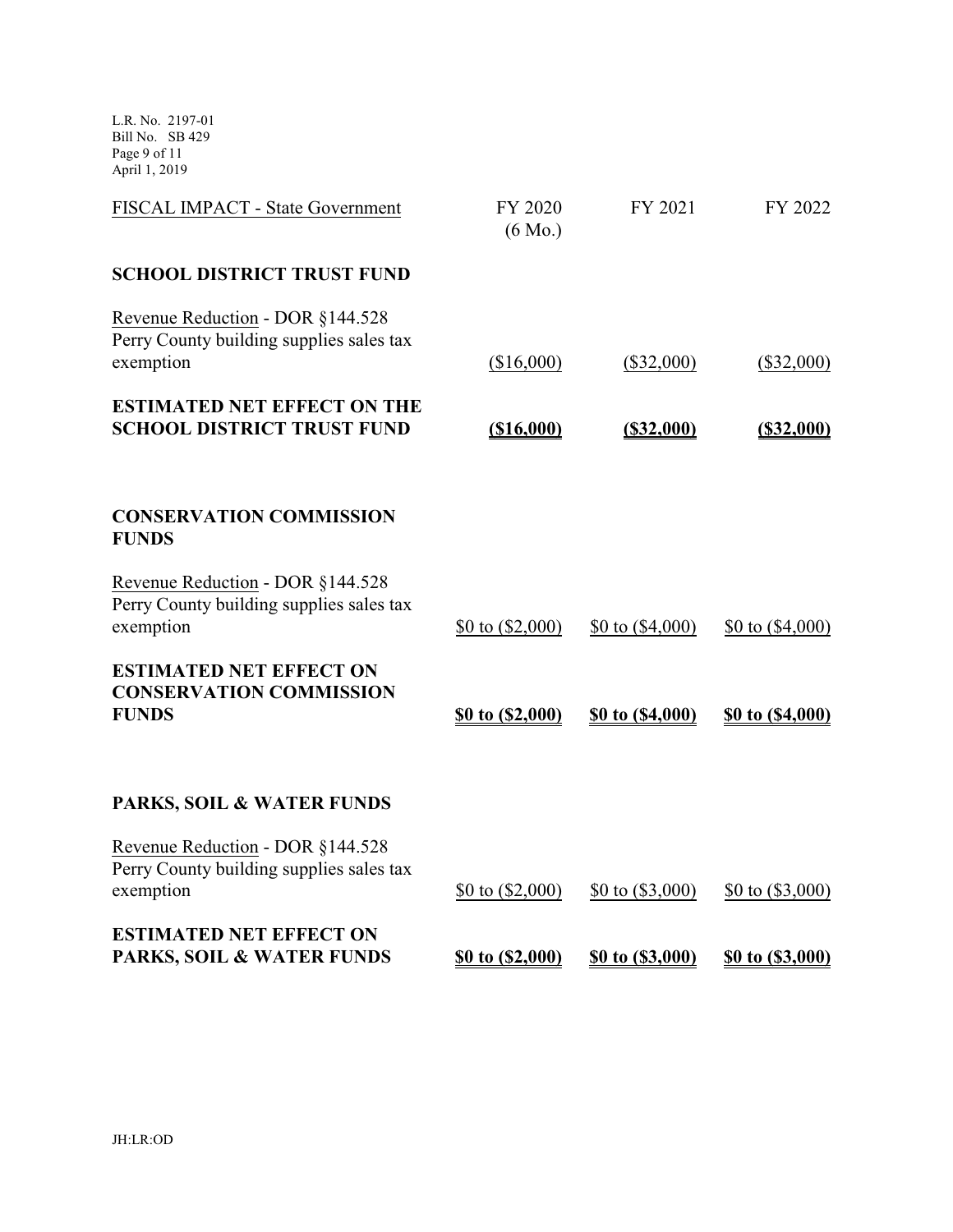L.R. No. 2197-01 Bill No. SB 429 Page 10 of 11 April 1, 2019

| FISCAL IMPACT - Local Government                                         | FY 2020<br>$(6 \text{ Mo.})$ | FY 2021      | FY 2022      |
|--------------------------------------------------------------------------|------------------------------|--------------|--------------|
| PERRY COUNTY FUNDS                                                       |                              |              |              |
| Revenue Reduction - Perry County<br>§144.528 building supplies sales tax |                              |              |              |
| exemption                                                                | $(\$30,000)$                 | $(\$60,000)$ | $(\$60,000)$ |
| <b>ESTIMATED NET EFFECT ON</b><br>PERRY COUNTY FUNDS                     | (\$30,000)                   | (\$60,000)   | (\$60.000)   |

### FISCAL IMPACT - Small Business

Small contractors and small businesses inside Perry County would be impacted by exempting certain building supplies from sales tax.

#### FISCAL DESCRIPTION

This bill provides a state and local sales and use tax exemption beginning January 1, 2020, and continuing for 5 years, for building supplies used for the construction of unattached single-family residences in Perry County. The exemption only applies to purchase amounts up to \$250,000 per each unattached single-family residence.

The Department of Revenue shall design and publish an application for a taxpayer to receive a sales and use tax exemption letter to be used when purchasing the building supplies.

This legislation is not federally mandated, would not duplicate any other program and would not require additional capital improvements or rental space.